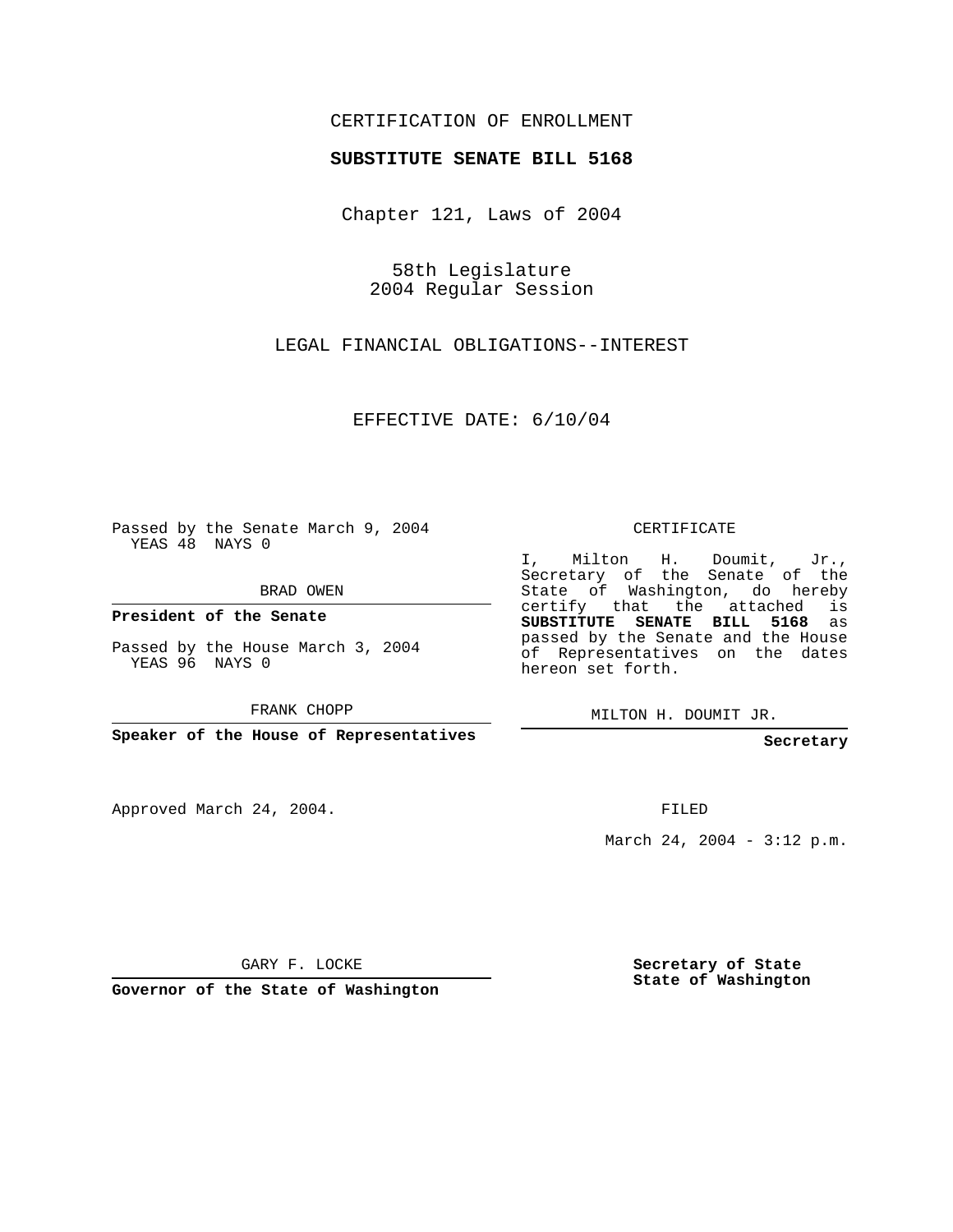## **SUBSTITUTE SENATE BILL 5168** \_\_\_\_\_\_\_\_\_\_\_\_\_\_\_\_\_\_\_\_\_\_\_\_\_\_\_\_\_\_\_\_\_\_\_\_\_\_\_\_\_\_\_\_\_

\_\_\_\_\_\_\_\_\_\_\_\_\_\_\_\_\_\_\_\_\_\_\_\_\_\_\_\_\_\_\_\_\_\_\_\_\_\_\_\_\_\_\_\_\_

AS AMENDED BY THE HOUSE

Passed Legislature - 2004 Regular Session

**State of Washington 58th Legislature 2003 Regular Session**

**By** Senate Committee on Children & Family Services & Corrections (originally sponsored by Senator Hargrove)

READ FIRST TIME 02/12/03.

 AN ACT Relating to interest on legal financial obligations; and amending RCW 10.82.090, 9.94A.637, 9.94A.760, 9.94A.772, and 50.13.020.

BE IT ENACTED BY THE LEGISLATURE OF THE STATE OF WASHINGTON:

 **Sec. 1.** RCW 10.82.090 and 1995 c 291 s 7 are each amended to read as follows:

 (1) Except as provided in subsection (2) of this section, financial obligations imposed in a judgment shall bear interest from the date of the judgment until payment, at the rate applicable to civil judgments. All nonrestitution interest retained by the court shall be split twenty-five percent to the state treasurer for deposit in the public safety and education account as provided in RCW 43.08.250, twenty-five percent to the state treasurer for deposit in the judicial information system account as provided in RCW 2.68.020, twenty-five percent to the county current expense fund, and twenty-five percent to the county current expense fund to fund local courts.

 (2) The court may, on motion by the offender, following the offender's release from total confinement, reduce or waive the interest on legal financial obligations levied as a result of a criminal conviction. The court may reduce or waive the interest only as an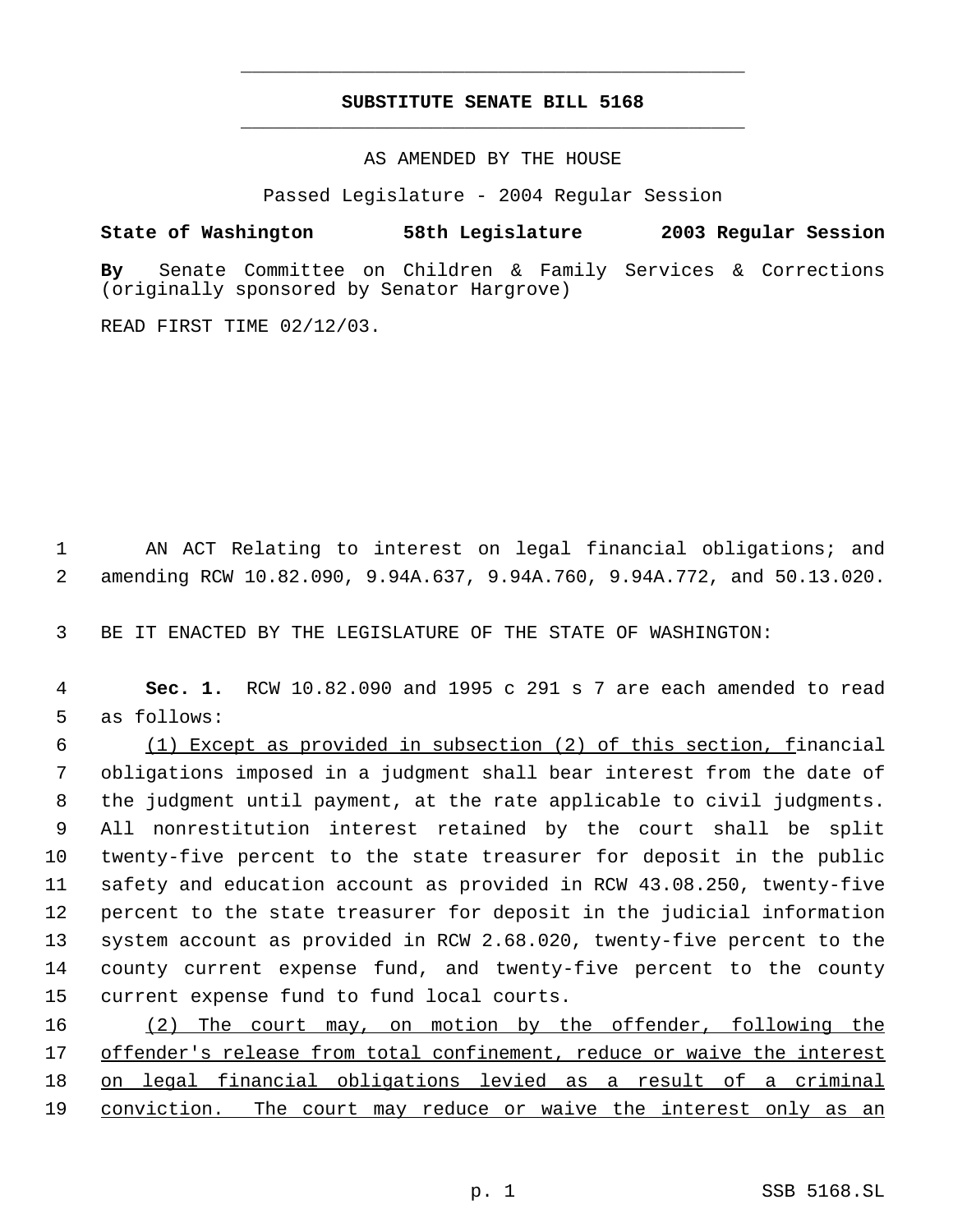incentive for the offender to meet his or her legal financial 2 obligations. The court may not waive the interest on the restitution portion of the legal financial obligation and may only reduce the interest on the restitution portion of the legal financial obligation if the principal of the restitution has been paid in full. The offender must show that he or she has personally made a good faith effort to pay, that the interest accrual is causing a significant hardship, and that he or she will be unable to pay the principal and 9 interest in full and that reduction or waiver of the interest will likely enable the offender to pay the full principal and any remaining 11 interest thereon. For purposes of this section, "good faith effort" means that the offender has either (a) paid the principal amount in 13 full; or (b) made twenty-four consecutive monthly payments, excluding any payments mandatorily deducted by the department of corrections, on his or her legal financial obligations under his or her payment 16 agreement with the court. The court may grant the motion, establish a 17 payment schedule, and retain jurisdiction over the offender for purposes of reviewing and revising the reduction or waiver of interest. This section applies to persons convicted as adults or in juvenile court.

 **Sec. 2.** RCW 9.94A.637 and 2003 c 379 s 19 are each amended to read as follows:

 (1)(a) When an offender has completed all requirements of the sentence, including any and all legal financial obligations, and while under the custody and supervision of the department, the secretary or the secretary's designee shall notify the sentencing court, which shall discharge the offender and provide the offender with a certificate of discharge by issuing the certificate to the offender in person or by mailing the certificate to the offender's last known address.

 (b)(i) When an offender has reached the end of his or her supervision with the department and has completed all the requirements of the sentence except his or her legal financial obligations, the secretary's designee shall provide the county clerk with a notice that the offender has completed all nonfinancial requirements of the sentence.

 (ii) When the department has provided the county clerk with notice that an offender has completed all the requirements of the sentence and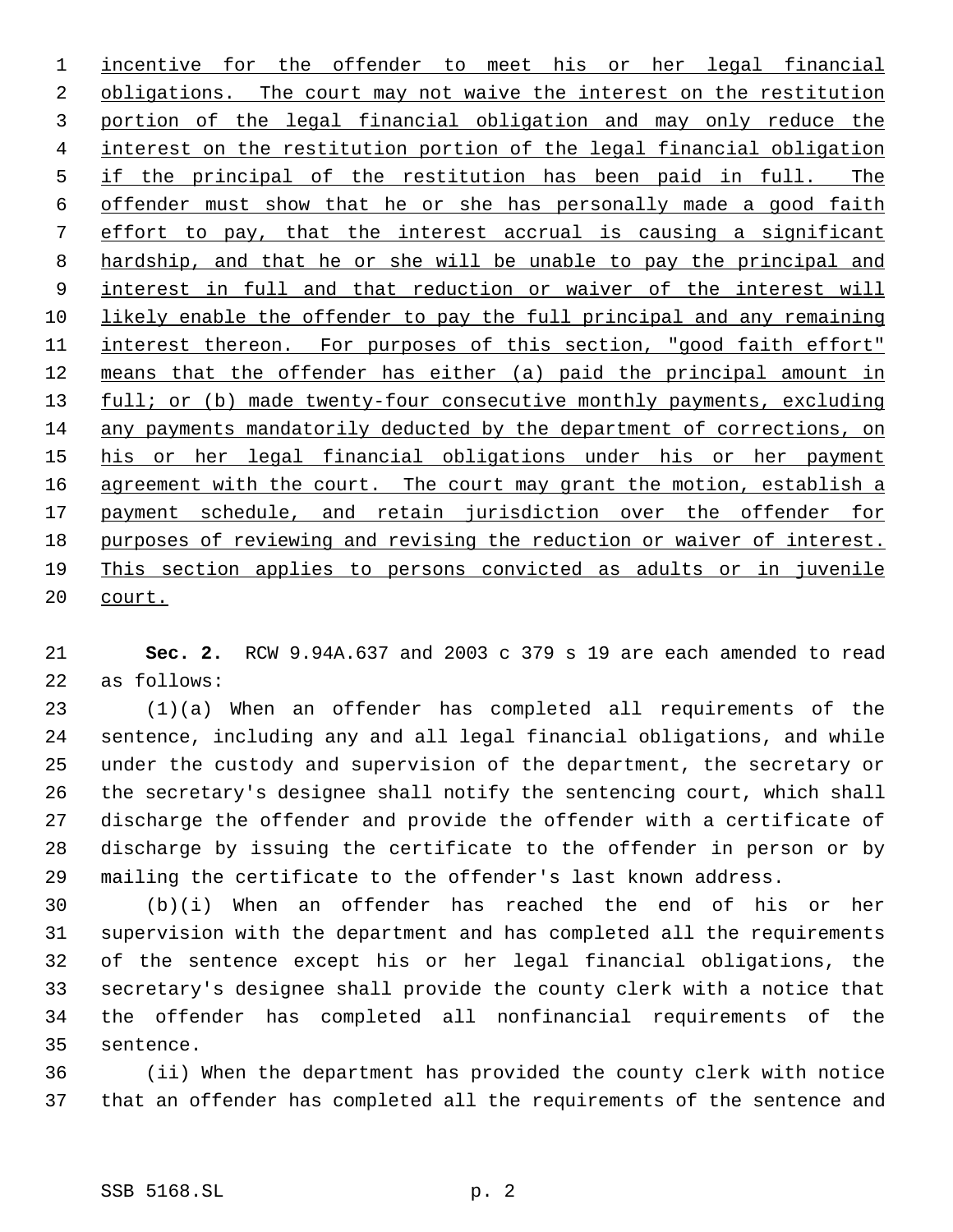the offender subsequently satisfies all legal financial obligations under the sentence, the county clerk shall notify the sentencing court, including the notice from the department, which shall discharge the offender and provide the offender with a certificate of discharge by issuing the certificate to the offender in person or by mailing the certificate to the offender's last known address.

 (c) When an offender who is subject to requirements of the sentence in addition to the payment of legal financial obligations either is not 9 subject to supervision by the department or does not complete the requirements while under supervision of the department, it is the offender's responsibility to provide the court with verification of the 12 completion of the sentence conditions other than the payment of legal financial obligations. When the offender satisfies all legal financial obligations under the sentence, the county clerk shall notify the 15 sentencing court that the legal financial obligations have been 16 satisfied. When the court has received both notification from the 17 clerk and adequate verification from the offender that the sentence 18 requirements have been completed, the court shall discharge the offender and provide the offender with a certificate of discharge by issuing the certificate to the offender in person or by mailing the certificate to the offender's last known address.

 (2) The court shall send a copy of every signed certificate of discharge to the auditor for the county in which the court resides and to the department. The department shall create and maintain a data base containing the names of all felons who have been issued certificates of discharge, the date of discharge, and the date of conviction and offense.

 (3) An offender who is not convicted of a violent offense or a sex offense and is sentenced to a term involving community supervision may be considered for a discharge of sentence by the sentencing court prior to the completion of community supervision, provided that the offender has completed at least one-half of the term of community supervision and has met all other sentence requirements.

 (4) Except as provided in subsection (5) of this section, the discharge shall have the effect of restoring all civil rights lost by operation of law upon conviction, and the certificate of discharge shall so state. Nothing in this section prohibits the use of an offender's prior record for purposes of determining sentences for later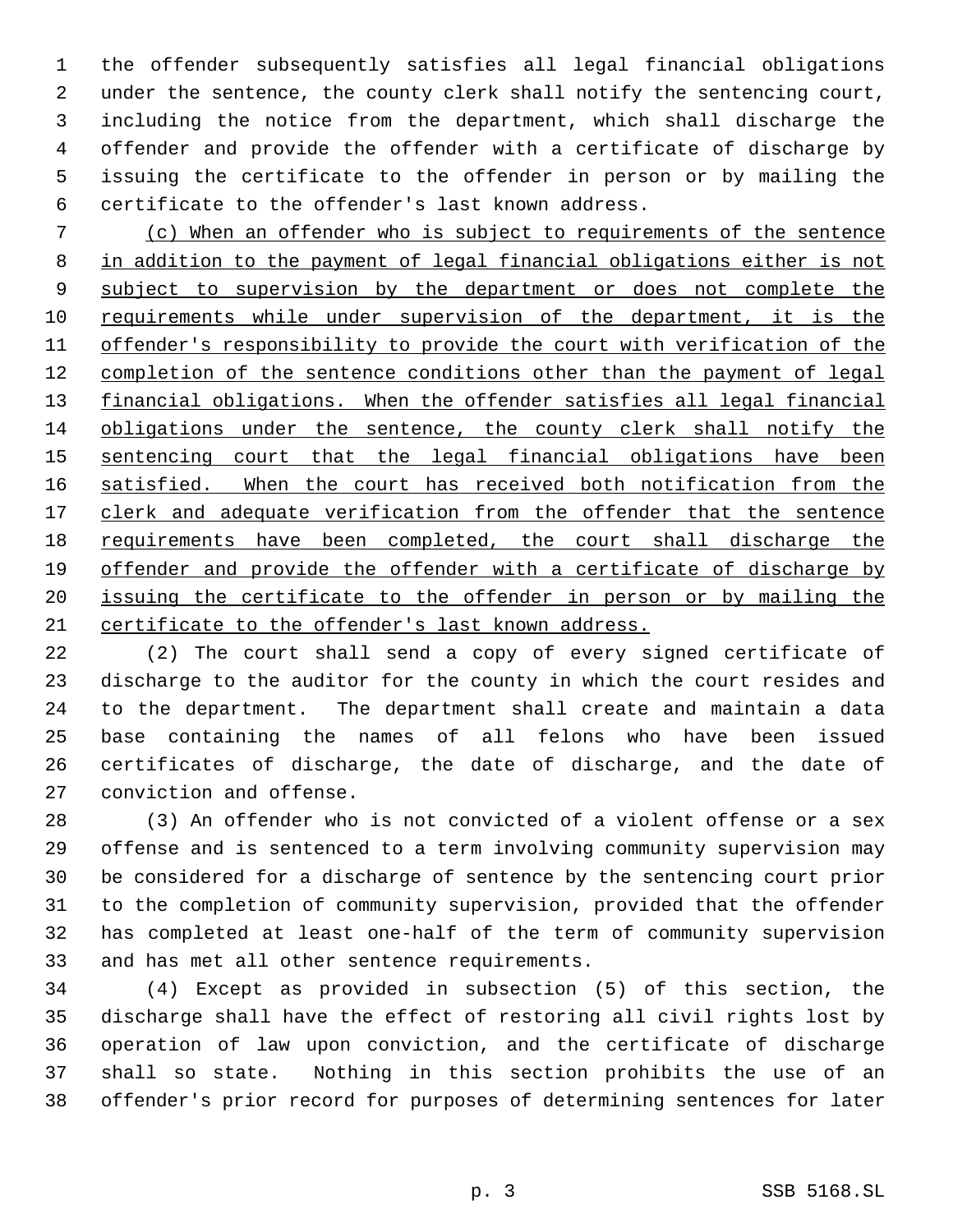offenses as provided in this chapter. Nothing in this section affects or prevents use of the offender's prior conviction in a later criminal prosecution either as an element of an offense or for impeachment purposes. A certificate of discharge is not based on a finding of rehabilitation.

 (5) Unless otherwise ordered by the sentencing court, a certificate of discharge shall not terminate the offender's obligation to comply with an order issued under chapter 10.99 RCW that excludes or prohibits the offender from having contact with a specified person or coming within a set distance of any specified location that was contained in the judgment and sentence. An offender who violates such an order after a certificate of discharge has been issued shall be subject to prosecution according to the chapter under which the order was originally issued.

 (6) Upon release from custody, the offender may apply to the department for counseling and help in adjusting to the community. This voluntary help may be provided for up to one year following the release from custody.

 **Sec. 3.** RCW 9.94A.760 and 2003 c 379 s 14 are each amended to read as follows:

21 (1) Whenever a person is convicted ((of a felony)) in superior 22 court, the court may order the payment of a legal financial obligation as part of the sentence. The court must on either the judgment and sentence or on a subsequent order to pay, designate the total amount of a legal financial obligation and segregate this amount among the separate assessments made for restitution, costs, fines, and other assessments required by law. On the same order, the court is also to set a sum that the offender is required to pay on a monthly basis towards satisfying the legal financial obligation. If the court fails to set the offender monthly payment amount, the department shall set 31 the amount if the department has active supervision of the offender, 32 otherwise the county clerk shall set the amount. Upon receipt of an offender's monthly payment, restitution shall be paid prior to any payments of other monetary obligations. After restitution is satisfied, the county clerk shall distribute the payment proportionally among all other fines, costs, and assessments imposed, unless otherwise ordered by the court.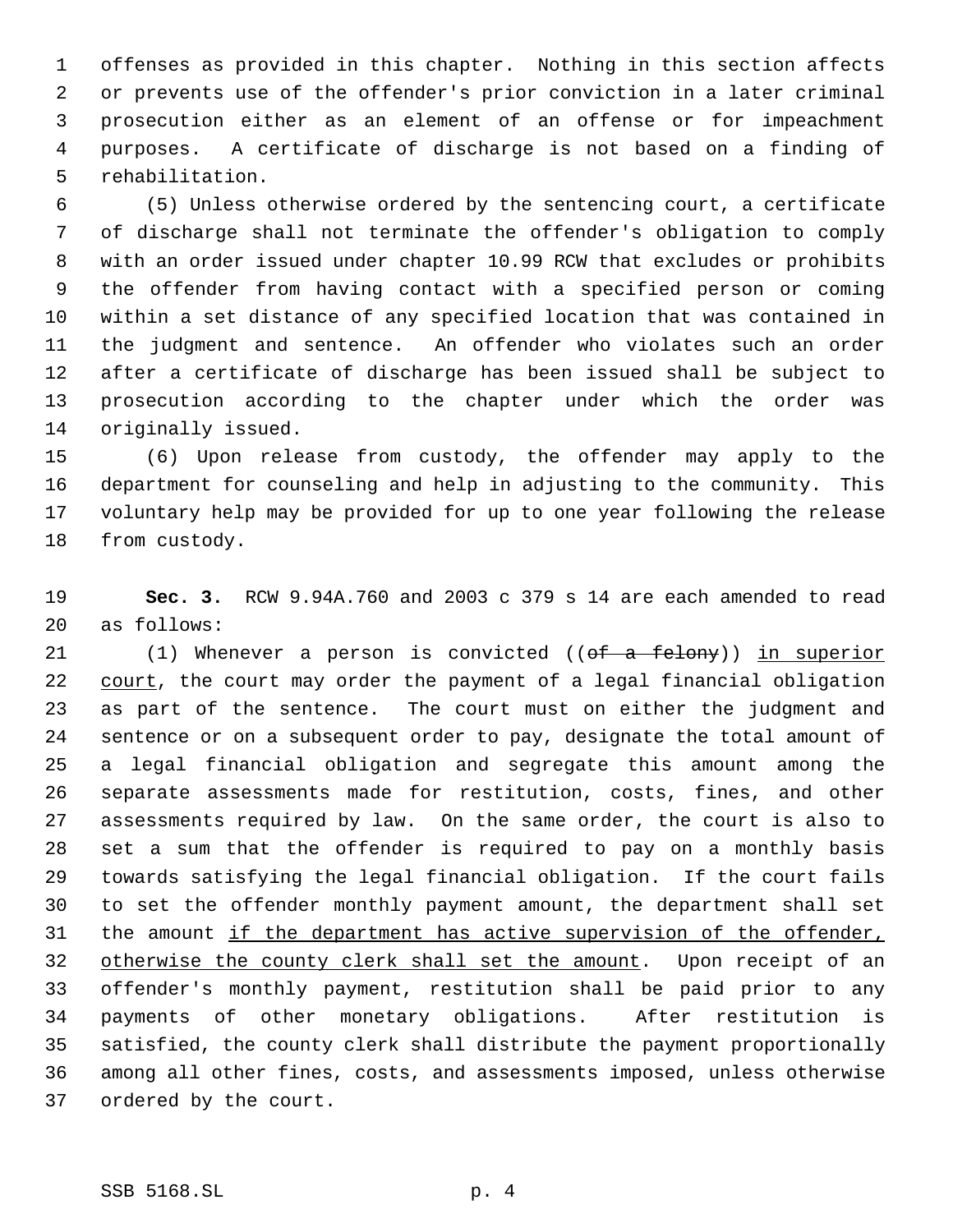(2) If the court determines that the offender, at the time of sentencing, has the means to pay for the cost of incarceration, the court may require the offender to pay for the cost of incarceration at a rate of fifty dollars per day of incarceration. Payment of other court-ordered financial obligations, including all legal financial obligations and costs of supervision shall take precedence over the payment of the cost of incarceration ordered by the court. All funds recovered from offenders for the cost of incarceration in the county jail shall be remitted to the county and the costs of incarceration in a prison shall be remitted to the department.

 (3) The court may add to the judgment and sentence or subsequent order to pay a statement that a notice of payroll deduction is to be issued immediately. If the court chooses not to order the immediate issuance of a notice of payroll deduction at sentencing, the court shall add to the judgment and sentence or subsequent order to pay a statement that a notice of payroll deduction may be issued or other income-withholding action may be taken, without further notice to the offender if a monthly court-ordered legal financial obligation payment is not paid when due, and an amount equal to or greater than the amount payable for one month is owed.

 If a judgment and sentence or subsequent order to pay does not include the statement that a notice of payroll deduction may be issued or other income-withholding action may be taken if a monthly legal financial obligation payment is past due, the department or the county clerk may serve a notice on the offender stating such requirements and authorizations. Service shall be by personal service or any form of mail requiring a return receipt.

 (4) Independent of the department or the county clerk, the party or entity to whom the legal financial obligation is owed shall have the authority to use any other remedies available to the party or entity to collect the legal financial obligation. These remedies include enforcement in the same manner as a judgment in a civil action by the party or entity to whom the legal financial obligation is owed. Restitution collected through civil enforcement must be paid through the registry of the court and must be distributed proportionately according to each victim's loss when there is more than one victim. The judgment and sentence shall identify the party or entity to whom restitution is owed so that the state, party, or entity may enforce the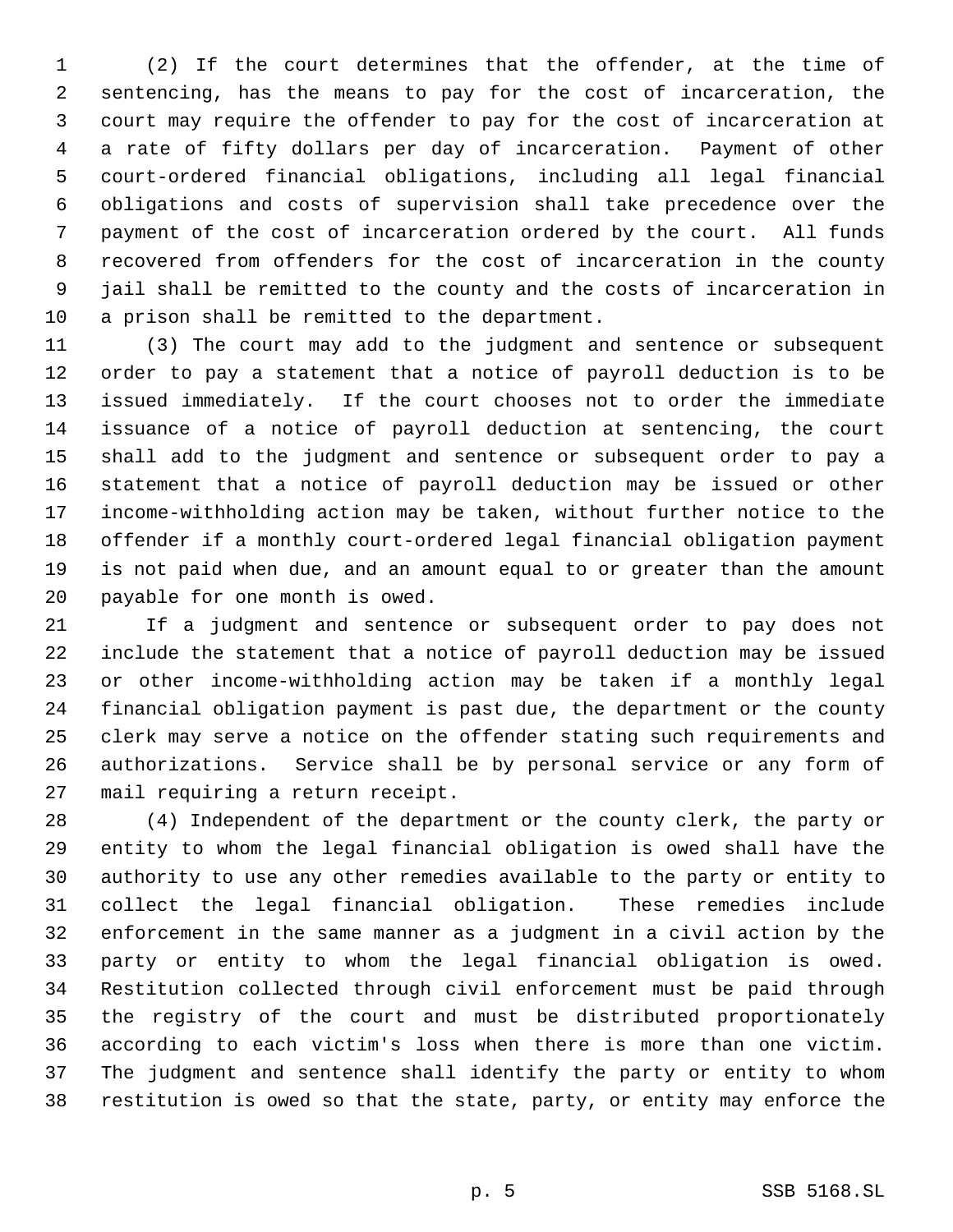judgment. If restitution is ordered pursuant to RCW 9.94A.750(6) or 9.94A.753(6) to a victim of rape of a child or a victim's child born from the rape, the Washington state child support registry shall be identified as the party to whom payments must be made. Restitution obligations arising from the rape of a child in the first, second, or third degree that result in the pregnancy of the victim may be enforced for the time periods provided under RCW 9.94A.750(6) and 9.94A.753(6). All other legal financial obligations for an offense committed prior to July 1, 2000, may be enforced at any time during the ten-year period following the offender's release from total confinement or within ten years of entry of the judgment and sentence, whichever period ends later. Prior to the expiration of the initial ten-year period, the superior court may extend the criminal judgment an additional ten years for payment of legal financial obligations including crime victims' assessments. All other legal financial obligations for an offense committed on or after July 1, 2000, may be enforced at any time the offender remains under the court's jurisdiction. For an offense committed on or after July 1, 2000, the court shall retain jurisdiction over the offender, for purposes of the offender's compliance with payment of the legal financial obligations, until the obligation is completely satisfied, regardless of the statutory maximum for the crime. The department may only supervise the offender's compliance with payment of the legal financial obligations during any period in which the department is authorized to supervise the offender in the community under RCW 9.94A.728, 9.94A.501, or in which the offender is confined in a state correctional institution or a correctional facility pursuant to a transfer agreement with the department, and the department shall supervise the offender's compliance during any such period. The department is not responsible for supervision of the offender during any subsequent period of time the offender remains under the court's jurisdiction. The county clerk is authorized to collect unpaid legal financial obligations at any time the offender remains under the jurisdiction of the court for purposes of his or her legal financial obligations.

 (5) In order to assist the court in setting a monthly sum that the offender must pay during the period of supervision, the offender is required to report to the department for purposes of preparing a recommendation to the court. When reporting, the offender is required,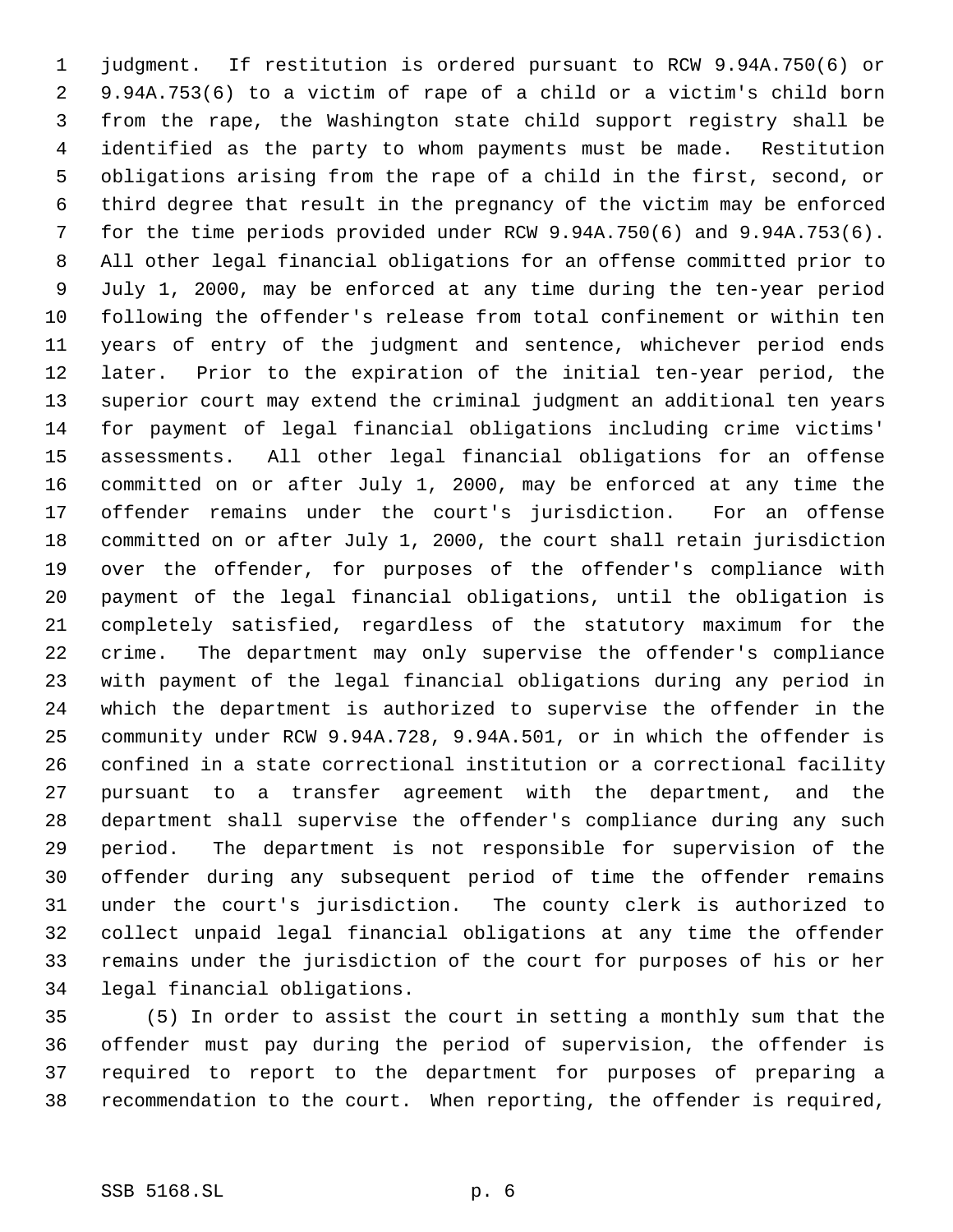under oath, to respond truthfully and honestly to all questions concerning present, past, and future earning capabilities and the location and nature of all property or financial assets. The offender is further required to bring all documents requested by the department. (6) After completing the investigation, the department shall make a report to the court on the amount of the monthly payment that the offender should be required to make towards a satisfied legal financial obligation.

 (7)(a) During the period of supervision, the department may make a recommendation to the court that the offender's monthly payment schedule be modified so as to reflect a change in financial circumstances. If the department sets the monthly payment amount, the department may modify the monthly payment amount without the matter being returned to the court. During the period of supervision, the department may require the offender to report to the department for the purposes of reviewing the appropriateness of the collection schedule for the legal financial obligation. During this reporting, the offender is required under oath to respond truthfully and honestly to all questions concerning earning capabilities and the location and nature of all property or financial assets. The offender shall bring all documents requested by the department in order to prepare the collection schedule.

 (b) Subsequent to any period of supervision, or if the department is not authorized to supervise the offender in the community, the county clerk may make a recommendation to the court that the offender's monthly payment schedule be modified so as to reflect a change in financial circumstances. If the county clerk sets the monthly payment 28 amount, or if the department set the monthly payment amount and the department has subsequently turned the collection of the legal 30 financial obligation over to the county clerk, the clerk may modify the monthly payment amount without the matter being returned to the court. During the period of repayment, the county clerk may require the offender to report to the clerk for the purpose of reviewing the appropriateness of the collection schedule for the legal financial obligation. During this reporting, the offender is required under oath to respond truthfully and honestly to all questions concerning earning capabilities and the location and nature of all property or financial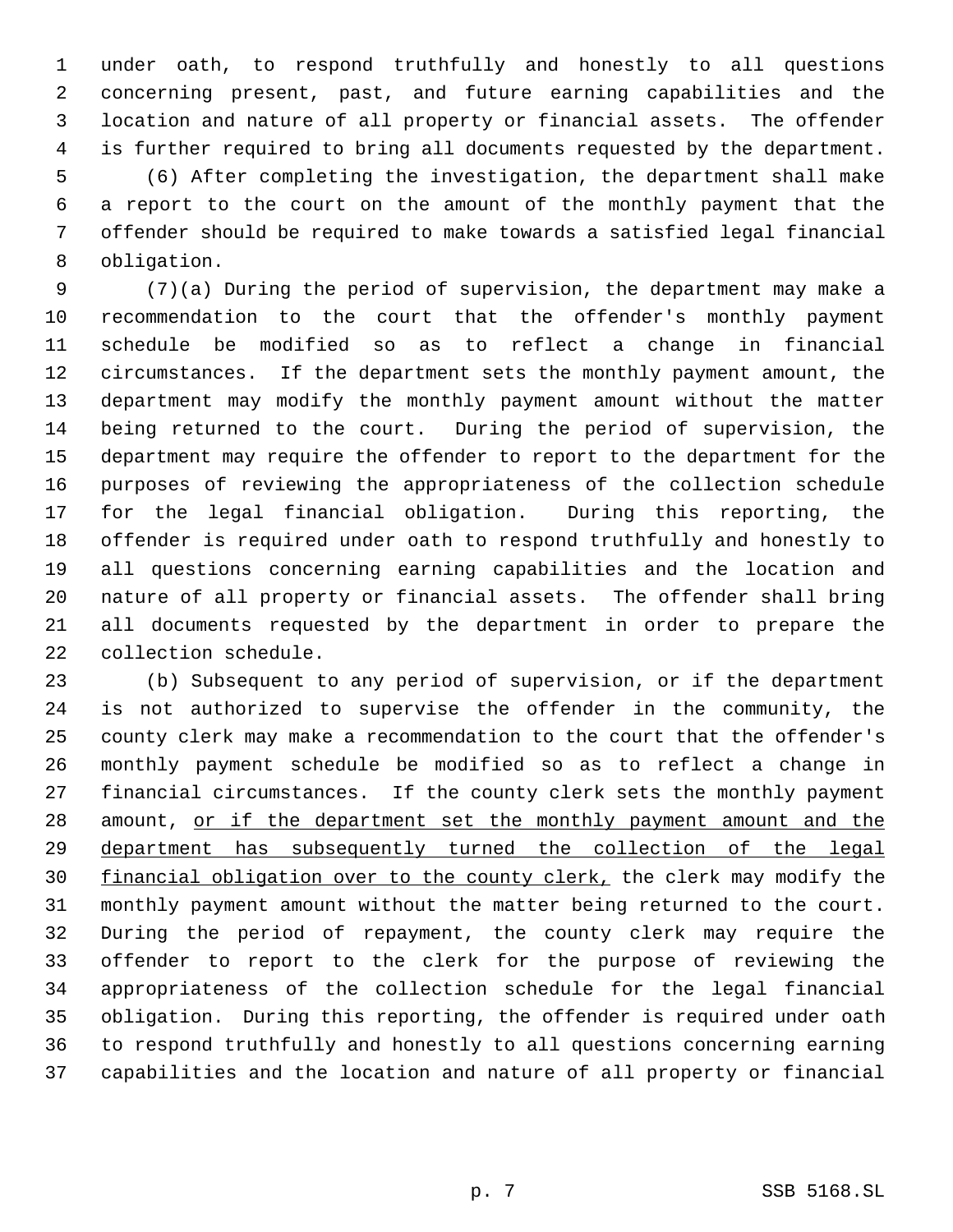assets. The offender shall bring all documents requested by the county clerk in order to prepare the collection schedule.

 (8) After the judgment and sentence or payment order is entered, the department is authorized, for any period of supervision, to collect the legal financial obligation from the offender. Subsequent to any period of supervision or, if the department is not authorized to supervise the offender in the community, the county clerk is authorized to collect unpaid legal financial obligations from the offender. Any amount collected by the department shall be remitted daily to the county clerk for the purpose of disbursements. The department and the county clerks are authorized, but not required, to accept credit cards as payment for a legal financial obligation, and any costs incurred related to accepting credit card payments shall be the responsibility of the offender.

 (9) The department or any obligee of the legal financial obligation may seek a mandatory wage assignment for the purposes of obtaining satisfaction for the legal financial obligation pursuant to RCW 9.94A.7701. Any party obtaining a wage assignment shall notify the county clerk. The county clerks shall notify the department, or the administrative office of the courts, whichever is providing the monthly billing for the offender.

 (10) The requirement that the offender pay a monthly sum towards a legal financial obligation constitutes a condition or requirement of a sentence and the offender is subject to the penalties for noncompliance as provided in RCW 9.94A.634, 9.94A.737, or 9.94A.740.

 (11)(a) Until January 1, 2004, the department shall mail individualized monthly billings to the address known by the department for each offender with an unsatisfied legal financial obligation.

 (b) Beginning January 1, 2004, the administrative office of the courts shall mail individualized monthly billings to the address known by the office for each offender with an unsatisfied legal financial obligation.

 (c) The billing shall direct payments, other than outstanding cost of supervision assessments under RCW 9.94A.780, parole assessments under RCW 72.04A.120, and cost of probation assessments under RCW 9.95.214, to the county clerk, and cost of supervision, parole, or probation assessments to the department.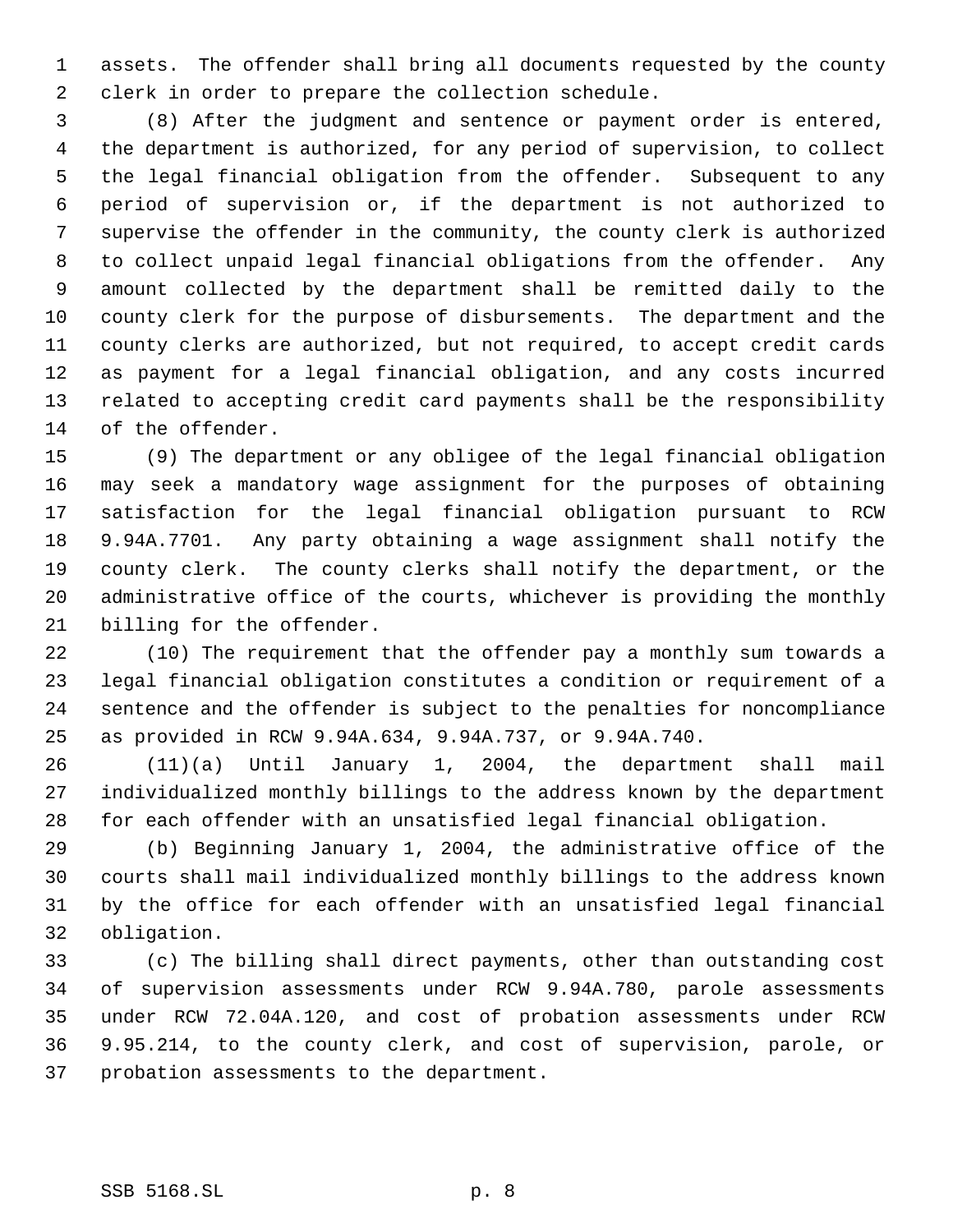(d) The county clerk shall provide the administrative office of the courts with notice of payments by such offenders no less frequently than weekly.

 (e) The county clerks, the administrative office of the courts, and the department shall maintain agreements to implement this subsection. (12) The department shall arrange for the collection of unpaid legal financial obligations during any period of supervision in the community through the county clerk. The department shall either collect unpaid legal financial obligations or arrange for collections through another entity if the clerk does not assume responsibility or is unable to continue to assume responsibility for collection pursuant to subsection (4) of this section. The costs for collection services

shall be paid by the offender.

 (13) The county clerk may access the records of the employment 15 security department for the purposes of verifying employment or income, 16 seeking any assignment of wages, or performing other duties necessary 17 to the collection of an offender's legal financial obligations.

18 (14) Nothing in this chapter makes the department, the state, the counties, or any state or county employees, agents, or other persons acting on their behalf liable under any circumstances for the payment of these legal financial obligations or for the acts of any offender who is no longer, or was not, subject to supervision by the department for a term of community custody, community placement, or community supervision, and who remains under the jurisdiction of the court for payment of legal financial obligations.

 **Sec. 4.** RCW 9.94A.772 and 2003 c 379 s 22 are each amended to read as follows:

 Notwithstanding any other provision of state law, monthly payment 29 or starting dates set by the court, the county clerk, or the department before or after October 1, 2003, shall not be construed as a limitation on the due date or amount of legal financial obligations, which may be immediately collected by civil means and shall not be construed as a 33 limitation for purposes of credit reporting. Monthly payments and commencement dates are to be construed to be applicable solely as a limitation upon the deprivation of an offender's liberty for nonpayment.